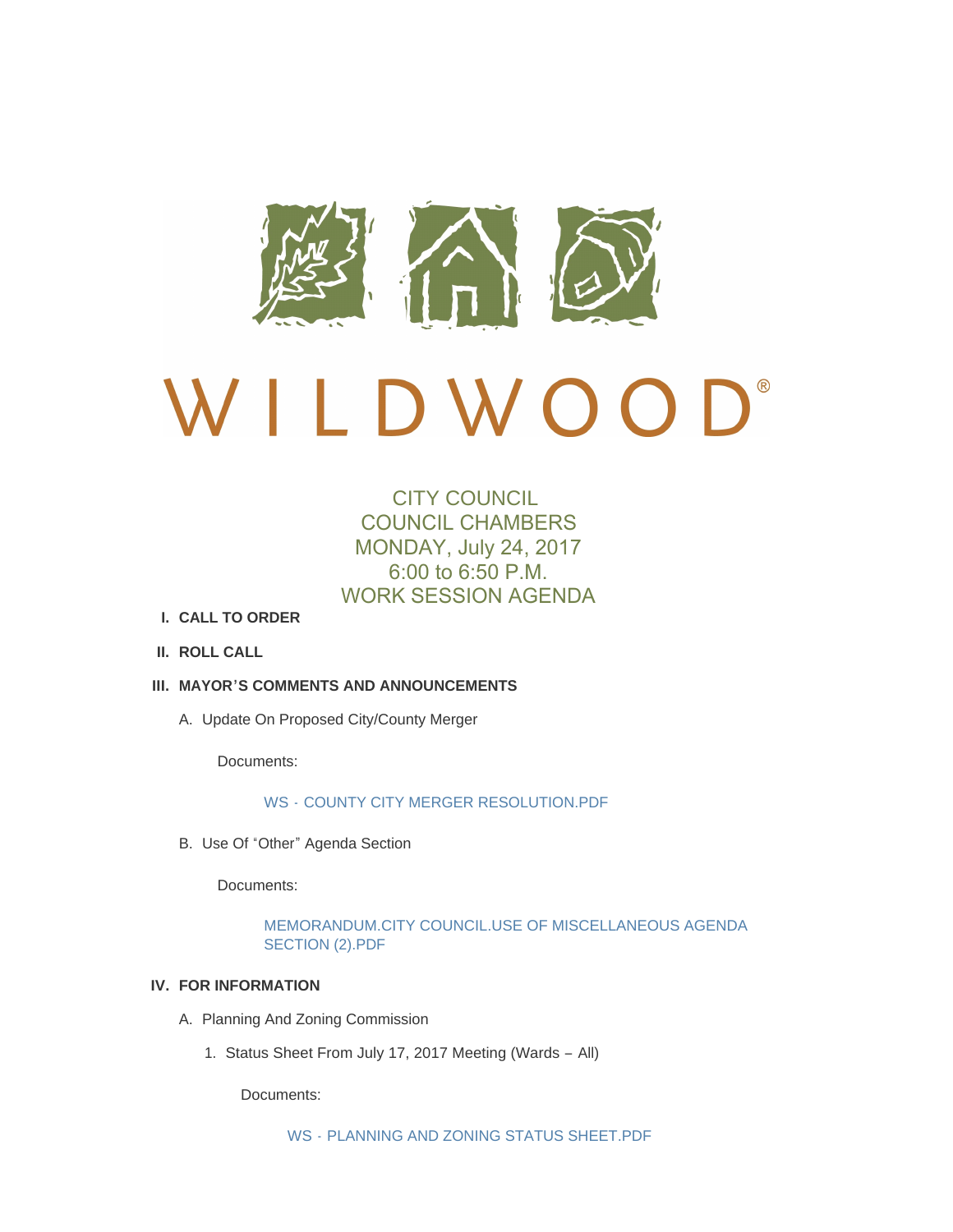- B. Administration/Public Works Committee
	- 1. City Council Policy On Recording Meetings (Wards All)

Documents:

WS - [COUNCIL POLICY ON RECORDING MEETINGS.PDF](http://cityofwildwood.com/AgendaCenter/ViewFile/Item/11611?fileID=16787)

2. Landscaping Of Route 100 Median Islands

Documents:

WS - [ROUTE 100 LANDSCAPING.PDF](http://cityofwildwood.com/AgendaCenter/ViewFile/Item/11612?fileID=16788)

- C. Planning And Parks Committee
	- 1. Discussion Of Village Green Concept (Wards All)

Documents:

#### WS - [VILLAGE GREEN CONCEPT.PDF](http://cityofwildwood.com/AgendaCenter/ViewFile/Item/11614?fileID=16789)

2. Reservation And Registration Update (Wards - All)

Documents:

#### WS - [RESERVATION AND REGISTRATION UPDATE.PDF](http://cityofwildwood.com/AgendaCenter/ViewFile/Item/11615?fileID=16790)

3. Ongoing And Long-Term Maintenance Costs For Parks And Trails Facilities (Wards -All)

Documents:

### WS - [ONGOING AND LONG-TERM MAINTENANCE COSTS FOR PARKS](http://cityofwildwood.com/AgendaCenter/ViewFile/Item/11616?fileID=16791)  AND TRAIL FACILITIES.PDF

4. Update On Parks And Recreation Action Plan (Wards - All)

Documents:

# WS - [PARKS AND RECREATION ACTION PLAN.PDF](http://cityofwildwood.com/AgendaCenter/ViewFile/Item/11617?fileID=16792)

- D. Economic Development Committee
	- 1. Economic Development Manager's Report

Documents:

# WS - [ECON DEVELOPMENT MANAGERS REPORT.PDF](http://cityofwildwood.com/AgendaCenter/ViewFile/Item/11619?fileID=16793)

E. Rural Internet Access Committee Update (Wards - All)

Documents: